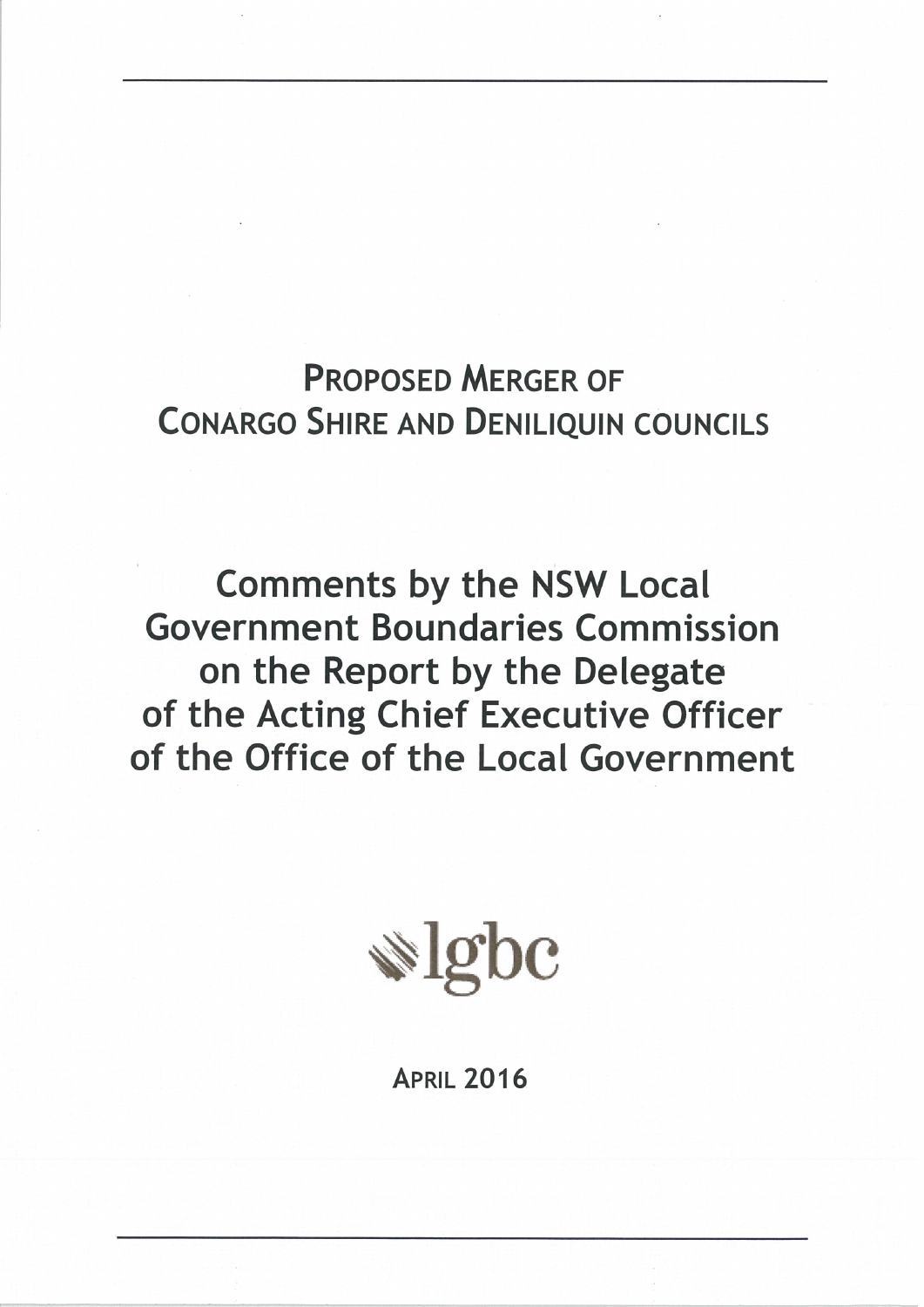

**Local Government Boundaries Commission GPO Box 5341** Sydney NSW 2001

The Hon Paul Toole MP **Minister for Local Government** Level 17 NE 52 Martin Place, SYDNEY NSW 2000

**Dear Minister** 

#### Proposed merger of Conargo Shire and Deniliquin councils

The Local Government Boundaries Commission provides its comments on the Delegate's Report into the above merger proposal under section 218F(6) of the Local Government Act 1993.

Yours sincerely

Bot Senset

**RJ** Sendt Chairperson 22 April 2016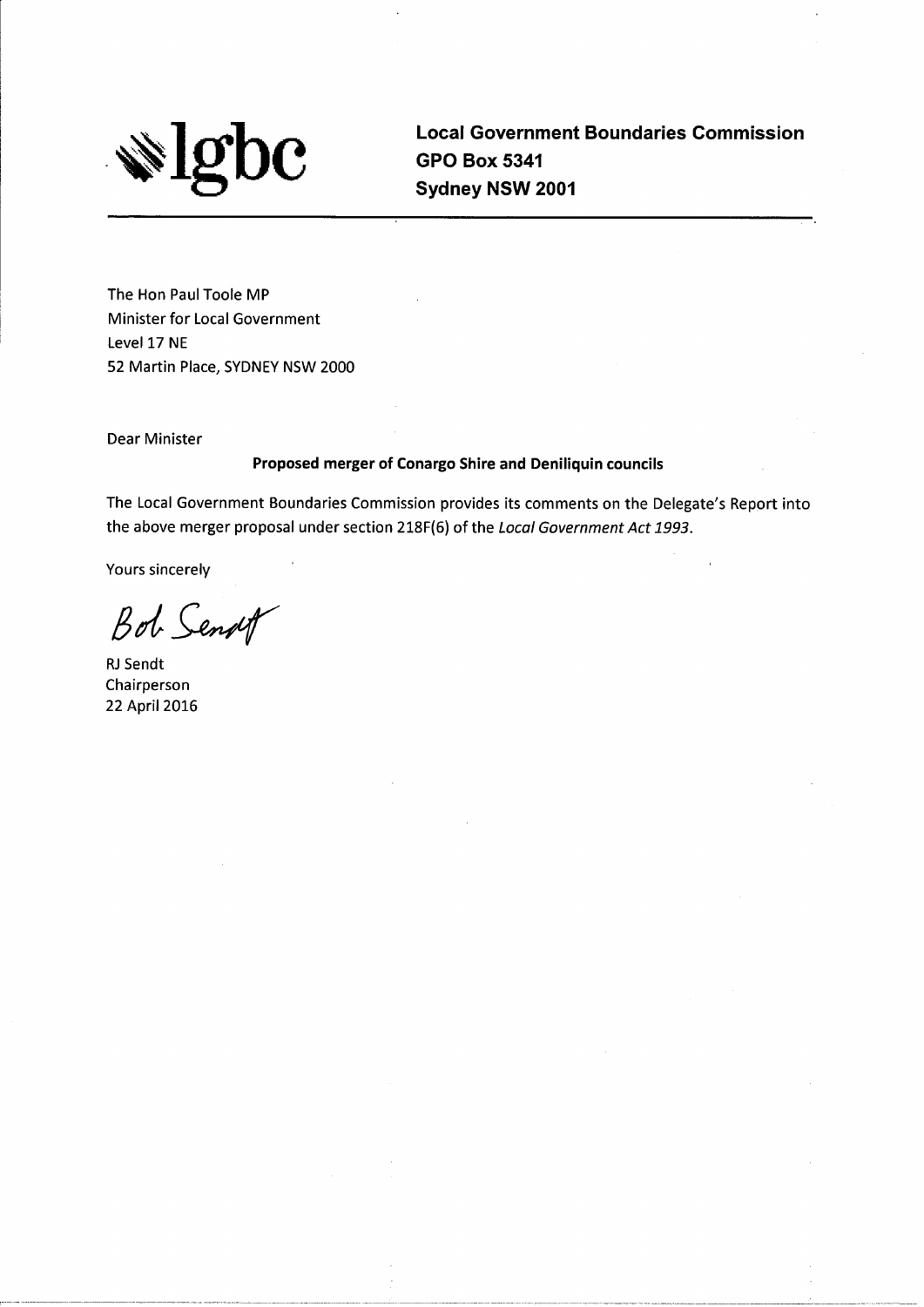## **1. Summary of Local Government Boundaries Commission comments**

The Boundaries Commission has reviewed the Delegate's Report on the proposed merger of Conargo Shire Council and Deniliquin Council to determine whether it shows the legislative process has been followed and the Delegate has taken into account all the factors required under the *Local Government Act 1993* (the Act).

#### **The Commission has assessed that:**

- **the Delegate's Report shows that the Delegate has undertaken all the processes required by section 263 of the Act***,*
- **the Delegate's Report shows that the Delegate has adequately considered all the factors required by section 263(3) of the Act, with the exception of the factors listed under subsections 263(3)(e4) (wards) and 263(3)(e5) (diverse communities), and**
- **the Delegate's recommendation in relation to the proposed merger is supported by the Delegate's assessment of the factors.**

## **2. Summary of the merger proposal**

On 6 January 2016, the Minister for Local Government referred a proposal to merge the local government areas of Conargo Shire Council and Deniliquin Council to the Acting Chief Executive of the Office of Local Government for examination and report under the Act. The following map shows the proposed new council area (shaded in green).



*Proposed merger of Conargo and Deniliquin*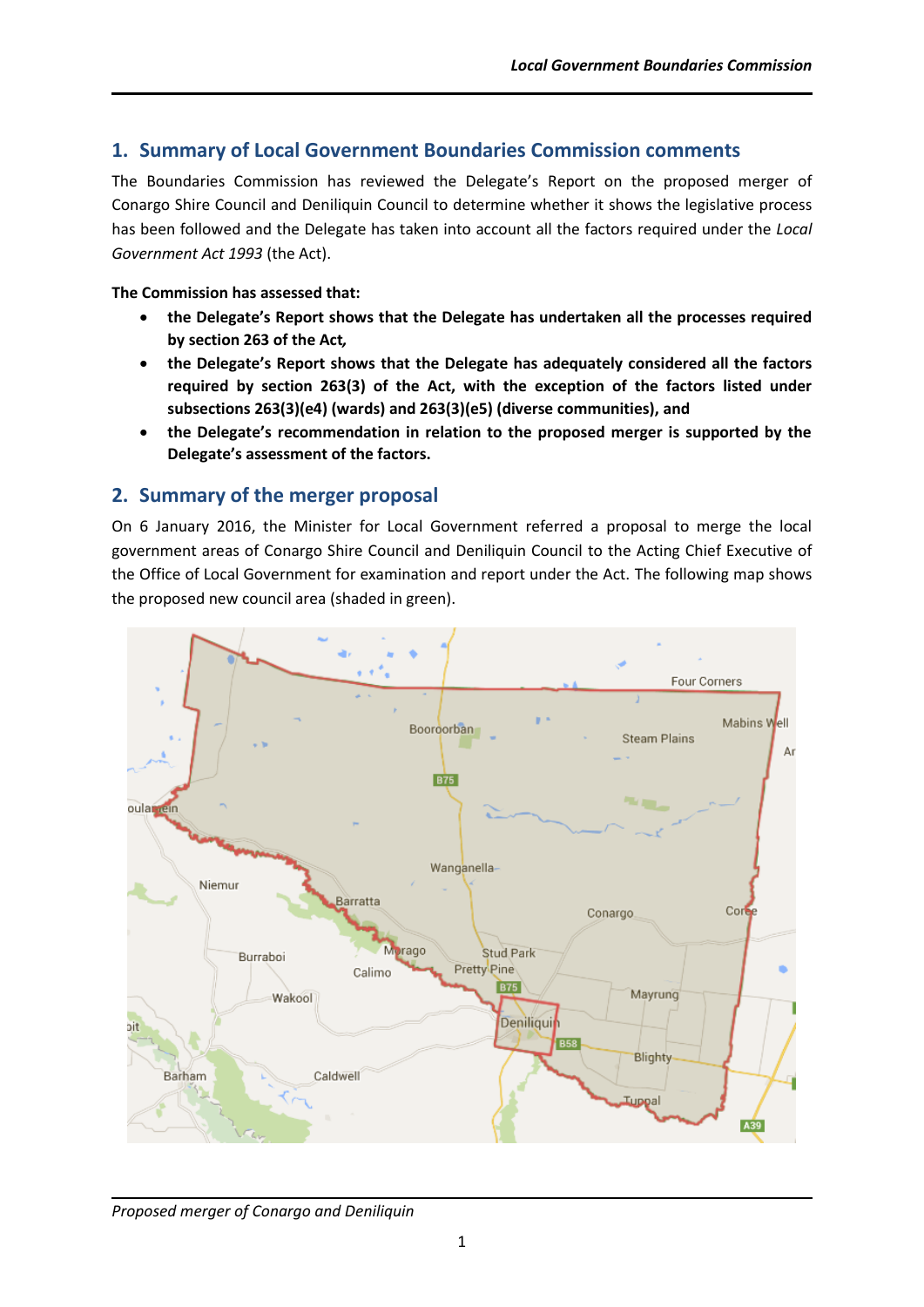The proposal would have the following impacts on population across the two councils.

| Council                      | 2016  | 2031  |
|------------------------------|-------|-------|
| <b>Conargo Shire Council</b> | 1,650 | 1.700 |
| Deniliquin Council           | 6.900 | 5.700 |
| New Council                  | 8,550 | 7.400 |

*Source: NSW Department of Planning & Environment, 2014 NSW Projections (Population, Household and Dwellings).*

The Acting Chief Executive delegated the function of examining and reporting on each of the proposals to a number of people, known as 'Delegates'. Delegates were required to examine and report upon each merger proposal rigorously and fairly. The examination process included Delegates calling for submissions and holding a public inquiry on each proposed council merger. Delegates prepared a report on the proposal and provided that report to the Local Government Boundaries Commission.

### **3. Role of the Local Government Boundaries Commission**

The Local Government Boundaries Commission is an independent statutory authority constituted under section 260 of the Act. The Boundaries Commission examines and reports on any matter referred to it by the Minister in relation to the boundaries of local government areas and the areas of operation of county councils.

The Boundaries Commission has several functions under the Act. In the current context (where the Minister has elected to refer the proposal to the Office of Local Government, rather than the Boundaries Commission, for examination), the most relevant Commission functions are set out in section 218F(6) of the Act. This section requires:

- the Chief Executive to furnish the report on the examination of the merger proposal to the Boundaries Commission for review and comment, and
- the Boundaries Commission to review the report and send its comments to the Minister.

The Commission's role does not involve re-examining the advantages and disadvantages of the proposed mergers, accepting submissions or holding public inquiries.

## **4. Delegate's recommendations**

The Delegate's key recommendation is:

*"Having considered the merger proposal, the submissions presented to me by the affected councils, the submissions from members of the public and community groups and other material, and having regard to factors set out in section 263(3) of the Act, I consider the proposal should proceed to implementation."*

## **5. The Commission's detailed comments**

#### *5.1 Review of the process followed by the Delegate*

Under the Act, the Delegate is required to undertake certain processes in examining a merger proposal. These processes include holding an inquiry, allowing members of the public to attend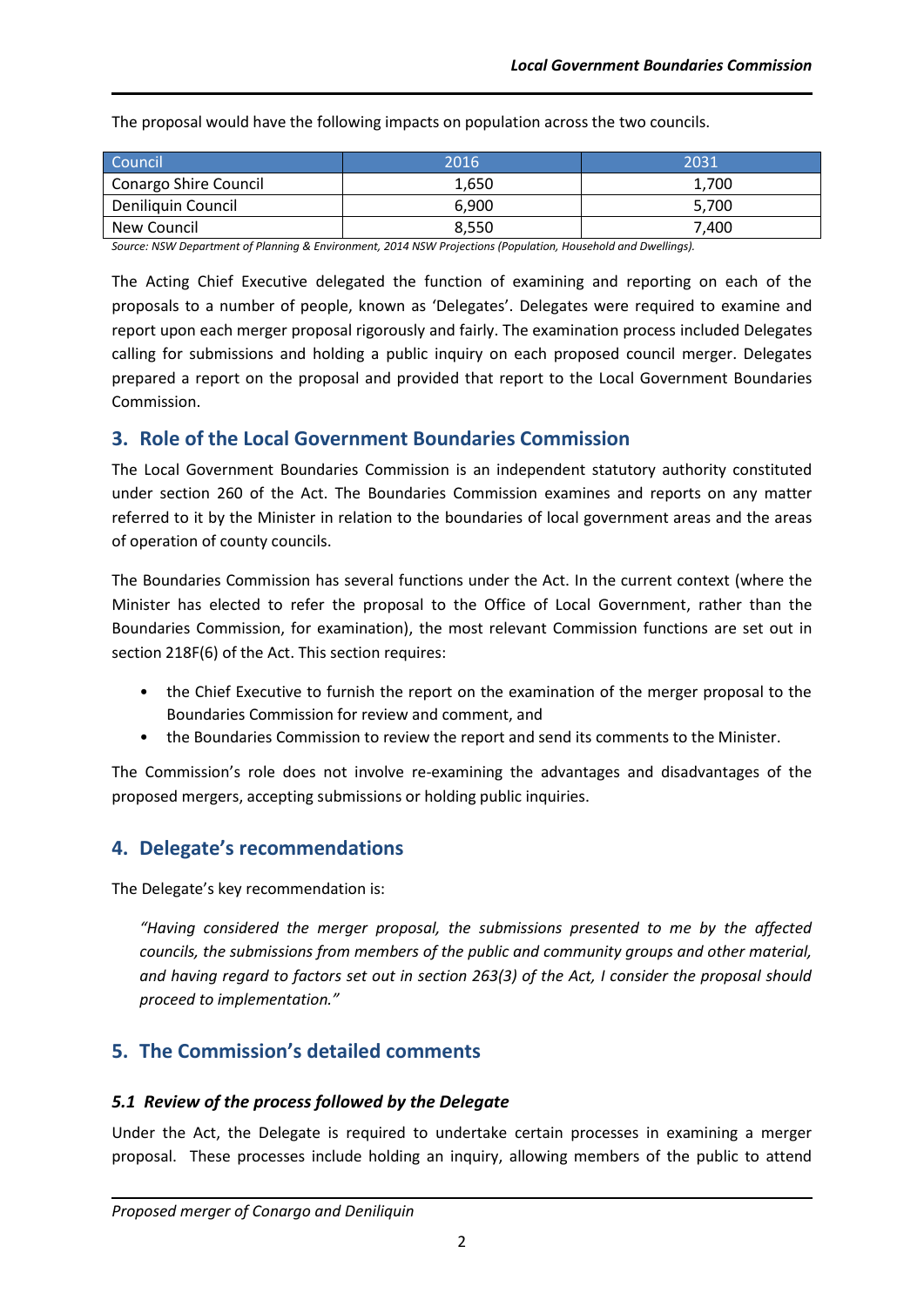meetings as part of the inquiry and calling for submissions. As part of its review of the Delegate's report, the Commission has looked at whether these processes were followed.

In total, the Delegate considered 198 written and verbal submissions from the public, community and other organisations and councils.

The Delegate held two public inquiries on Tuesday, 2 February 2016 at the Deniliquin Golf Club.

*The Commission's view is that the Delegate has met the relevant requirements.*

## *5.2 Review of the Delegate's consideration of the factors specified in the Act*

Under section 263(3) of the Act, the Delegate is required to have regard to a range of factors when considering a merger proposal.

*Overall, the Commission's view is that the Report shows the Delegate adequately considered all the factors, with the exception of wards and diverse communities.*

The Commission has formed this view based on its review of the discussion presented in the Delegate's Report. The Commission specifically considered whether the extent of that discussion adequately canvassed the range of issues raised in the written submissions made to the Delegate, the views expressed at the public hearings and other information that would have been available to the Delegate.

The Commission makes the following comments relating to each factor:

## *5.2.1 Financial factors*

Section 263(3)(a) of the Act requires the Delegate to have regard to:

*"the financial advantages or disadvantages (including the economies or diseconomies of scale) of any relevant proposal to the residents and ratepayers of the areas concerned".*

The Delegate estimated a range of financial indicators for the proposed new council based on 2014-15 financial data, and compared these indicators against category 10 averages (based on data from the Office of Local Government).

The Report compared average rates between the Councils and estimated average rates for the merged council, noting that the merged council will have averages somewhere between the two current councils' averages. The Report also noted the NSW Government's policy of freezing rate paths for merged councils and recommends that the new council, if formed, should adjust rate levels over time.

The Delegate noted the savings estimated in the merger proposal including \$27 million over 20 years for the merged council and \$500,000 per year from 2020 onwards. The Delegate stated that these savings may be conservative as there may be greater savings through overheads reduction and staff attrition.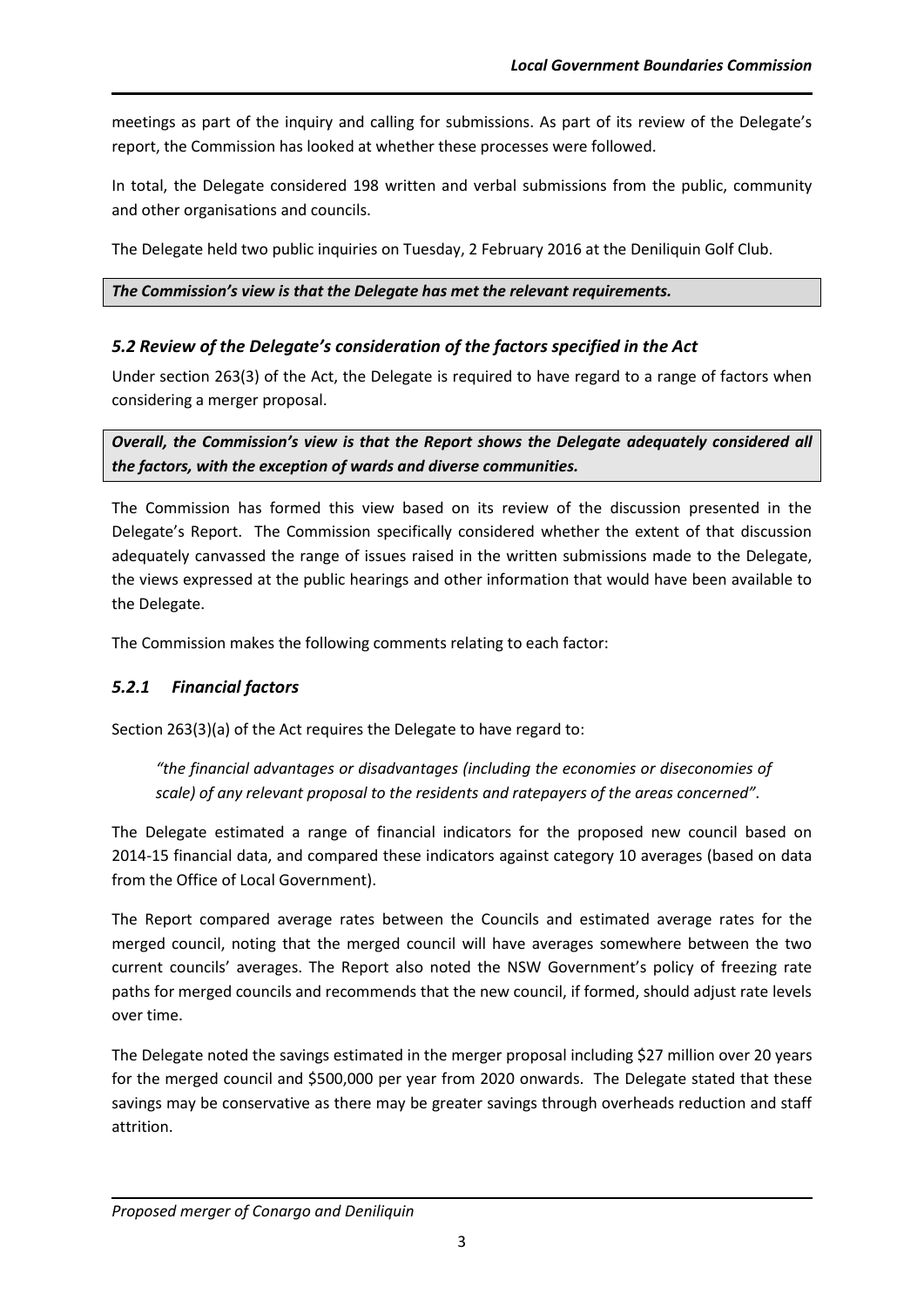The Delegate also noted that the proposal document stated costs associated with the proposed merger will be surpassed by accumulated net savings after 7.5 years.

The Delegate acknowledged submissions from Conargo Shire Council area residents showing concern regarding cross-subsidisation from current Conargo Shire Council rates income to Deniliquin Council areas. The Delegate noted that cross-subsidisation is a feature of all government activity and that much of Conargo Shire Council's income is in the form of grants, which originate from outside the Council's area.

The Delegate also noted the Deniliquin Mayor's submission that both councils are in strong financial positions and a merged entity would have greater capacity to address infrastructure backlogs.

The Delegate concluded that the proposed merged entity would achieve every financial performance benchmark and half the infrastructure performance benchmarks. The Delegate suggested that infrastructure performance should be a focus of the new entity, if formed.

The Delegate summarised the financial advantages of the merger, including strong financial performance, good levels of cash and investments, less reliance on Federal Government funding, potential savings and access to merger implementation funding, capacity to improve asset and infrastructure management and avoiding duplication of back office services, to the benefit of frontline services.

The Delegate also summarised financial disadvantages of the proposed merger, including that some ratepayers may face increased rates (although this will be lessened in the short term by virtue of current Government policy in the short term and provisions in the Act).

*The Commission's view is that the Delegate adequately considered the issues under this factor, while noting no specific discussion in the Report of economies and diseconomies of scale.*

## *5.2.2 Communities of interest*

Section 263(3)(b) of the Act requires the Delegate to have regard to:

*"the community of interest and geographic cohesion in the existing areas and in any proposed new area".*

The Report noted that the two Council areas share similar attributes including agriculture based economies, low population densities, shrinking employment opportunities, above state-average unemployment rates, an ageing population, and mental health and drug issues in the community.

The Report also noted that Deniliquin is an important regional centre for both communities, and that the Conargo Shire Council offices and depot are in Deniliquin

The Delegate noted submissions stating that:

- there are other centres that are equally important to the Conargo area such as Hay, Swan Hill, Jerilderie and Finley
- Conargo Shire is an agricultural community with different needs and attitudes to the townbased community of Deniliquin, and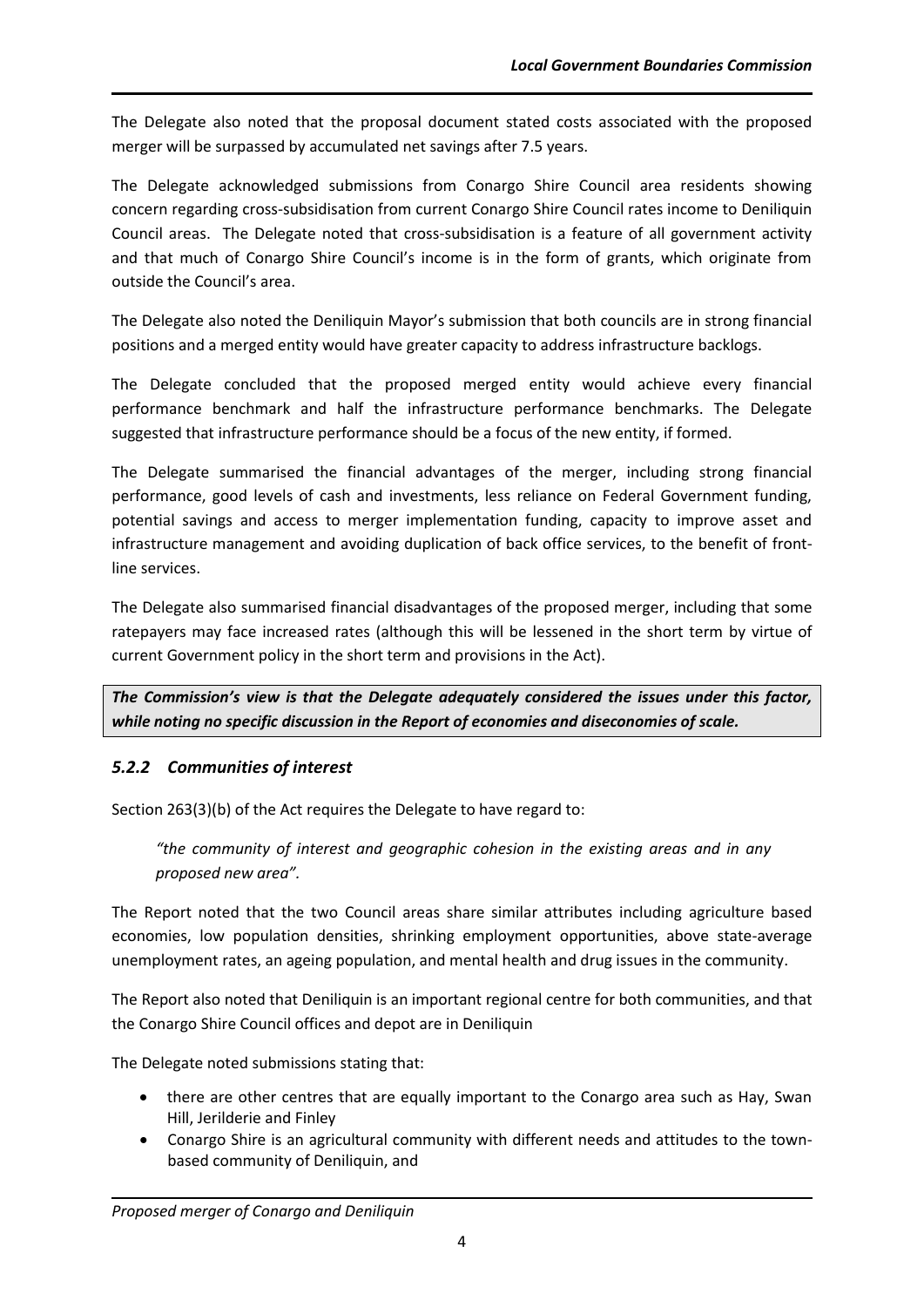• the prosperity of both areas was dependent on each other, and a merger would give the region a stronger voice to higher levels of government given that the key issues facing the two councils are common agricultural issues.

The Delegate concluded that Deniliquin is an important regional centre with strong connections to the surrounding Conargo Shire, and that the consideration of communities of interest and geographic cohesion does not impede the proposed merger.

#### *The Commission's view is that the Delegate adequately considered the issues under this factor.*

#### *5.2.3 Historical and traditional values*

Section 263(3)(c) of the Act requires the Delegate to have regard to:

*"the existing historical and traditional values in the existing areas and the impact of change on them".*

The Report described the history of the two Council areas. The Delegate highlighted submissions from Conargo Shire ratepayers that some residents have had their lands passed down through generations, and in some cases that families have served as councillors for generations. The Delegate also highlighted Deniliquin Council's submission that the areas work together and that the history of the area has never been confined to local government boundaries, but rather is recognised as being one and the same.

The Delegate concluded that the Conargo and Deniliquin communities share common and historical and traditional values, the development and interpretation of which could be enhanced by a proposed new council following a merger.

#### *The Commission's view is that the Delegate adequately considered the issues under this factor.*

#### *5.2.4 Attitudes of residents and ratepayers*

Section 263(3)(d) of the Act requires the Delegate to have regard to:

*"the attitude of the residents and ratepayers of the areas concerned".*

The Delegate noted that there was a distinct difference in support for the merger between submissions received from Deniliquin and Conargo residents and ratepayers, and highlighted that:

- Conargo Shire Council undertook self-selected surveys in 2014 and 2015 which reported, respectively, that 92% and 96% of residents opposed any merger;
- a petition of 403 signatures provided by Conargo Shire Council opposed the proposed merger;
- many submissions stated that they opposed a merger (for various reasons)
- Deniliquin Council's submission stating that consultation relating to Integrated Planning and Reporting, and previous merger proposals showed the Council's residents support the proposed merger.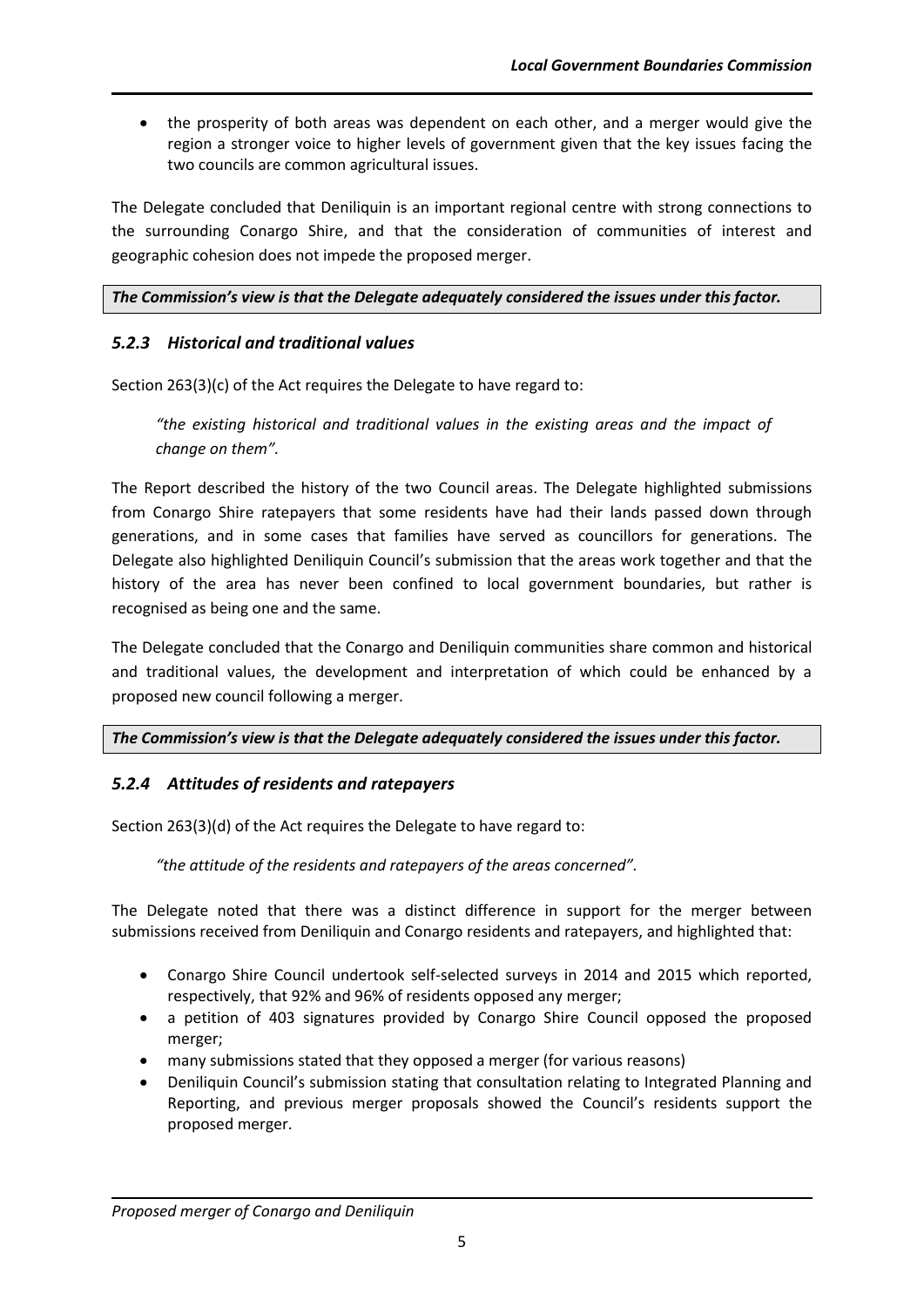The Delegate encouraged the newly formed council, if formed, to conduct a public information campaign regarding the merger. He also encouraged the new council to engage with remote communities and villages and continue supporting existing committees formed under section 355 of the Act.

The Delegate acknowledged the issue of "bigger is not always better" raised in submissions, but also discussed the benefits of the proposed merger including improved strategic planning and infrastructure delivery, more favourable purchasing agreements, better funding of section 355 committees, better access to skilled staff, and more effective communication with State and Federal Governments.

The Delegate concluded that community attitudes do not impede the proposed merger.

*The Commission's view is that the Delegate adequately considered the issues under this factor.*

## *5.2.5 Elected Representation*

Section 263(3)(e) of the Act requires the Delegate to have regard to:

*"the requirements of the area concerned in relation to elected representation for residents and ratepayers at the local level, the desirable and appropriate relationship between elected representatives and ratepayers and residents and such other matters as it considers relevant in relation to the past and future patterns of elected representation for that area".*

The Report compared the representational ratios for Conargo Shire, Deniliquin, and the proposed new council. The Delegate notionally considered eight councillors for a new council, noting it would be a matter for the new council to shape how it is structured, including the appropriate number of elected councillors. The Delegate also compared representational ratios for four similar representative councils. The Delegate noted the comparison shows that the ratio for the proposed merged council is significantly higher than the current Conargo Shire Council, and similar to current ratios for Deniliquin and the four other representative councils selected.

The Report noted that the current population to councillor ratios were 1:192 in Conargo Shire and 1:1,062 in Deniliquin Shire, with a new merged council having a ratio of 1:1,122.

The Delegate noted submissions from Conargo residents expressing concern regarding the level of representation they would receive should the proposal be implemented. He noted the submission from Conargo Shire stating that a low ratio of residents to councillors is appropriate due to the vastness of the shire and the need to attend meetings and events in different centres. The Delegate also noted the submission from Deniliquin Council stating that three Conargo Councillors reside in Deniliquin and would thus be well placed to represent both town and rural residents, and indicating Deniliquin Council's support for an expanded committee structure to represent villages within the current Conargo Shire.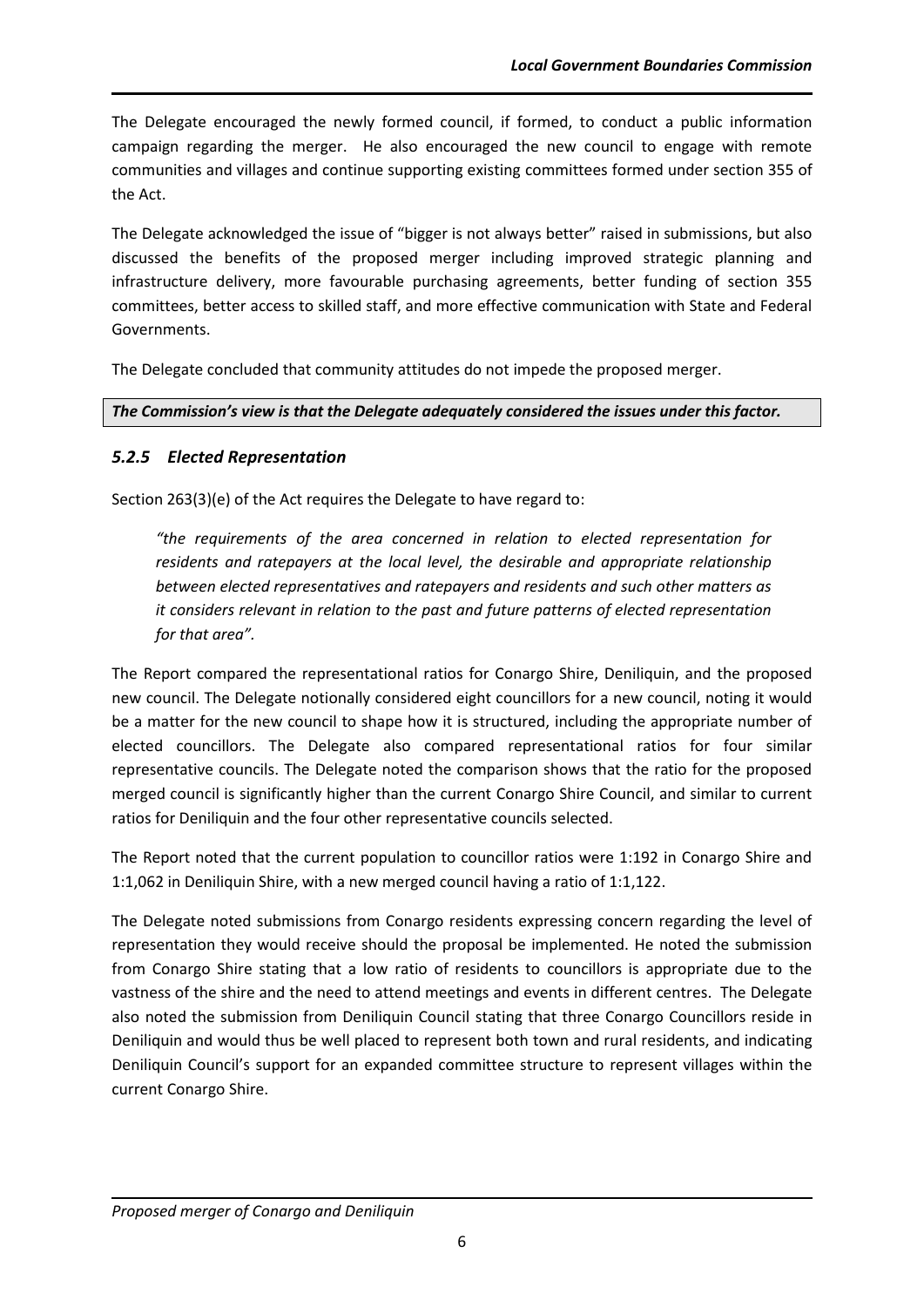The Delegate concluded that the impact of the proposed merger on representation is not sufficient to impede the proposed merger. He also concluded that negative impacts on representation could be mitigated by committees set up under section 355 of the Act.

#### *The Commission's view is that the Delegate adequately considered the issues under this factor.*

### *5.2.6 Service delivery and facilities*

Section 263(3)(e1) of the Act requires the Delegate to have regard to:

*"the impact of any relevant proposal on the ability of the councils of the areas concerned to provide adequate, equitable and appropriate services and facilities".*

The Report compared expenditure per capita across nine different service categories for Conargo Shire, Deniliquin, the category 10 average (used by the Office of Local Government (OLG)) and estimates of the proposed merged council.

The Delegate noted the differences in per capita expenditure between Conargo Shire and Deniliquin Councils. He also noted that the proposed merged council would bring expenditure per capita closer to the OLG category 10 averages.

The Delegate discussed submissions from the two merger councils and the residents and ratepayers, and concluded that taking a whole-of-area approach to service delivery and asset management will be essential to ensure remote localities continue to receive the level of service they currently enjoy. The Delegate noted that given the potential to use improved operating performance to fund enhanced service levels, he did not see concerns regarding this factor as an impediment to the proposed merger.

#### *The Commission's view is that the Delegate adequately considered the issues under this factor.*

#### *5.2.7 Employment impacts on staff*

Section 263(3)(e2) of the Act requires the Delegate to have regard to:

*"the impact of any relevant proposal on the employment of the staff by the councils of the areas concerned".*

The Report described the employment protections under the Act. The Delegate considered submissions received, including from both Councils, and noted that:

- concerns raised regarding job losses are addressed by employment protections under the Act,
- the KPMG modelling assumes no net staff reductions from regional council mergers,
- as stated by Deniliquin Council, both Councils have existing vacancies that a merger may assist in filling and that the proposed merger may provide a new council with a strong effective workforce, and
- natural attrition will enable workforce flexibility.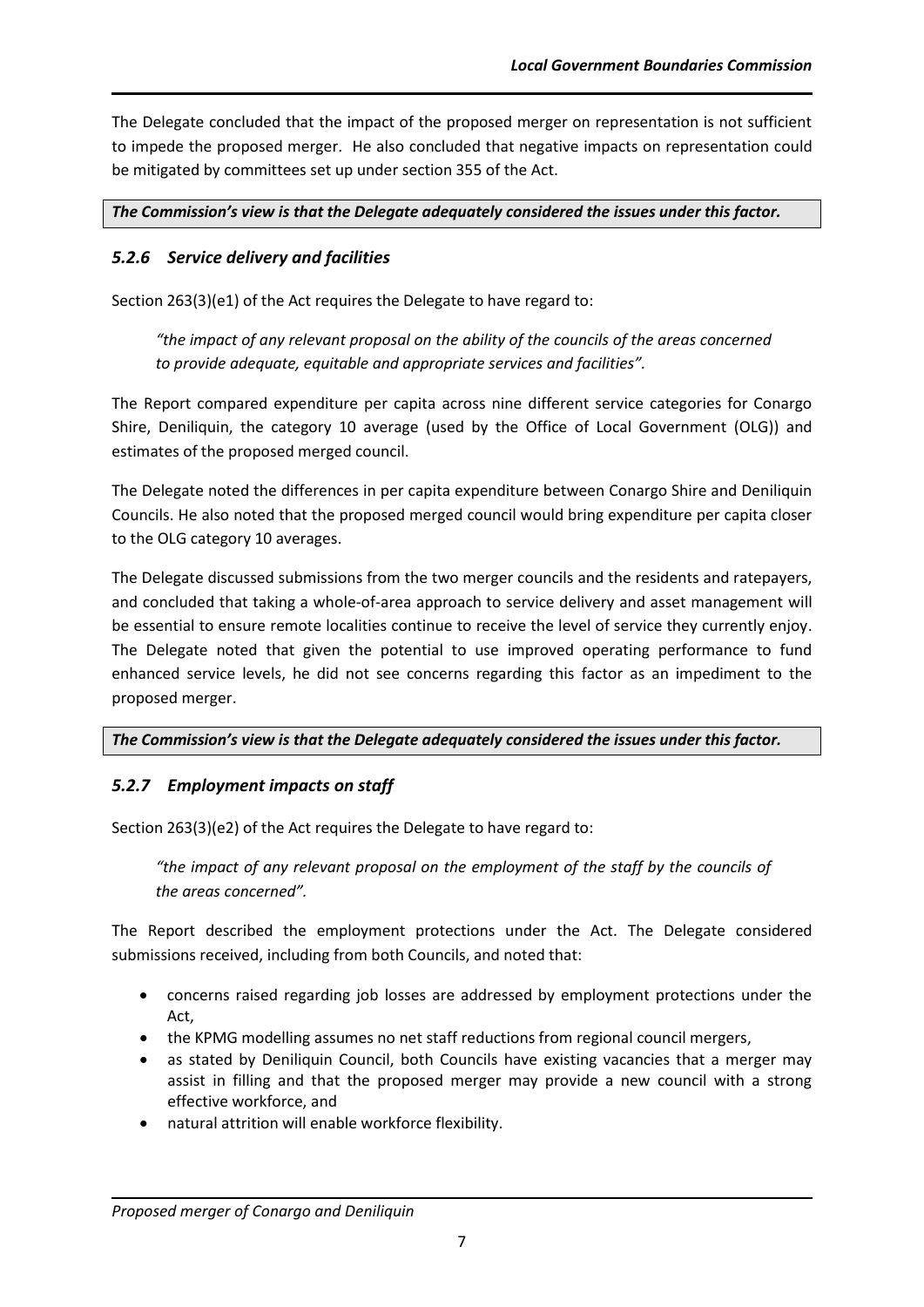The Delegate concluded that given the employment protections under the Act, this factor does not impede the proposed merger.

*The Commission's view is that the Delegate adequately considered the issues under this factor.* 

#### *5.2.8 Rural impacts*

Section 263(3)(e3) of the Act requires the Delegate to have regard to:

*"the impact of any relevant proposal on rural communities in the areas concerned".*

The Delegate described factors that impact on rural communities such as the size of the new council area, distance from the main administrative centre to outlying towns and villages, and provision of essential services that are difficult to access in remote communities.

The Delegate noted that the Conargo Shire Council offices and works depot are currently situated in the Deniliquin township and concluded there would be little change in service delivery and access to offices if the proposed merger occurs.

The Delegate suggested the proposed new council consider providing service centres in the area's more remote villages.

*The Commission's view is that the Delegate adequately considered the issues under this factor.* 

#### *5.2.9 Wards*

Section 263(3)(e4) of the Act requires the Delegate to have regard to:

*"in the case of a proposal for the amalgamation of two or more areas, the desirability (or otherwise) of dividing the resulting area or areas into wards".*

The Delegate noted that Conargo Shire Council is currently divided into four wards and Deniliquin Council has no wards, and both Councils' submissions opposed wards in a merged council.

The Delegate concluded that, given the distribution of population over a large council area, there is little value in dividing the proposed merged council into wards.

*The Commission's view is that the Delegate did not adequately consider the issues under this factor.* 

#### *5.2.10 Opinions of diverse communities*

Section 263(3)(e5) of the Act requires the Delegate to have regard to:

*"in the case of a proposal for the amalgamation of two or more areas, the need to ensure that the opinions of each of the diverse communities of the resulting area or areas are effectively represented".*